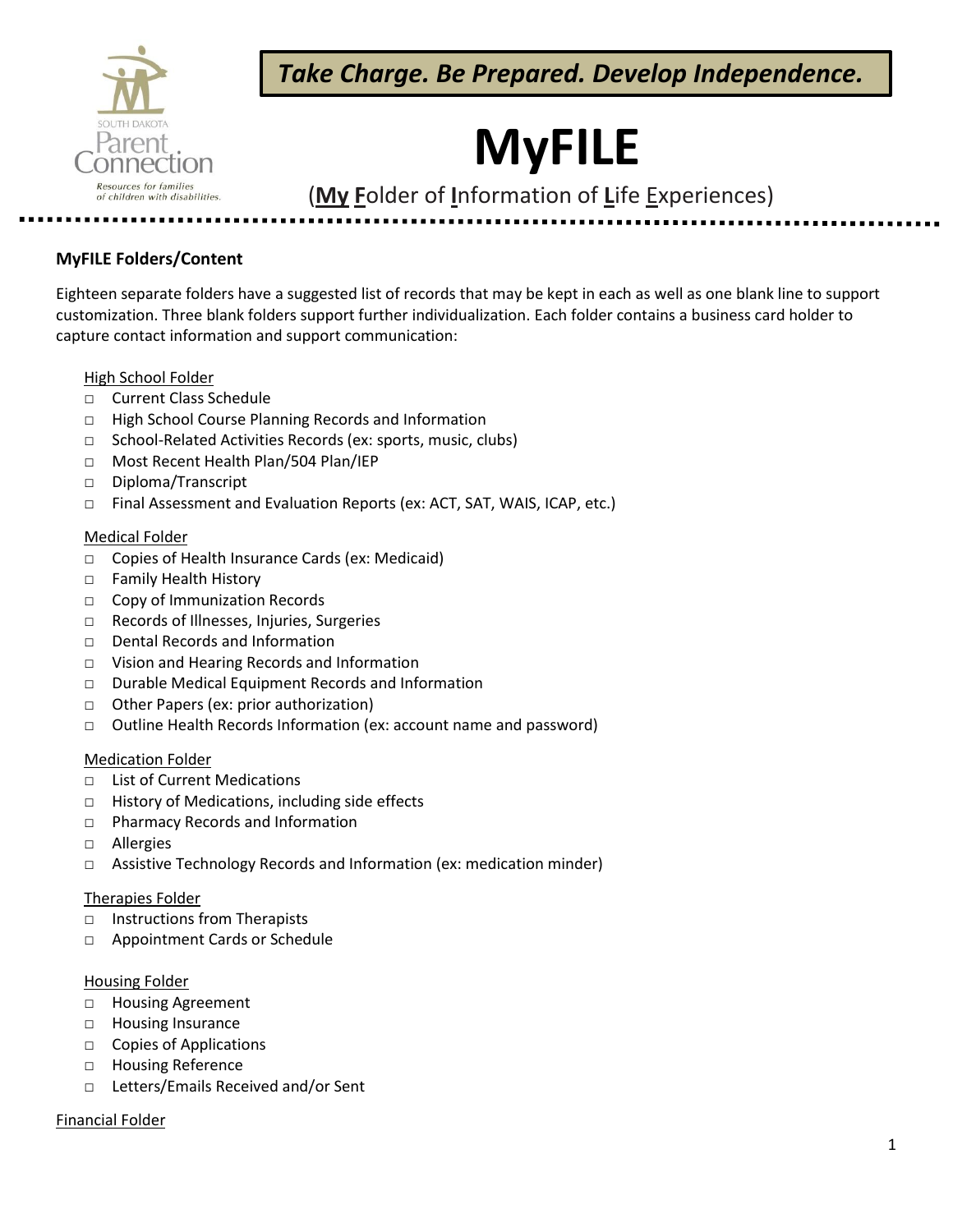- □ Bank Information/Account Numbers
- □ Pay Stubs
- □ Copies of Applications
- □ Letters/Emails Received and/or Sent
- □ Financial Assistance Records (ex: SNAP, energy assistance, etc.)

#### Employment Folder

- □ Work and/or Volunteer History
- □ Current Resume/Cover Letter
- □ References and Recommendations (personal, professional)
- □ Interest Inventory Results
- □ Employment Related Evaluations
- □ Job Coach/Employment Specialist Information
- □ Self-Employment Information
- □ PASS Plan Information

### Transportation Folder

- □ Driver Education Certificate
- □ Insurance Information
- □ Vehicle License, Registration, Title
- □ Accessible Parking Permit Records and Information
- □ Vehicle Modification Records
- □ Gas and Mileage Logs
- □ Vehicle Maintenance Records
- □ Public Transit Schedules, Information and Training
- □ Accessible Transit Records, Applications, Approvals and Denials

#### Post -Secondary Education and/or Training Folder

- □ Application Information and Records
- □ Grant Information (ex: FAFSA)
- □ Disability Services Information/Application Records
- □ List of Accommodations
- □ Certificates/Diplomas
- □ Transcripts

#### Emergency Preparedness Folder

- □ Emergency Call Numbers
- □ Emergency and/or Disaster Plans
- □ List of Weather Alert Resources (phone, radio, TV, internet)
- □ Personal Emergency Response System Records and Information

#### Current Bills Folder

- □ Calendar of Payments Due/Made
- □ School/Training
- □ Phone
- □ Car
- □ Insurance
- □ Housing
- □ Cable/Internet
- □ Utilities
- □ Other Bills

#### Support Providers Folder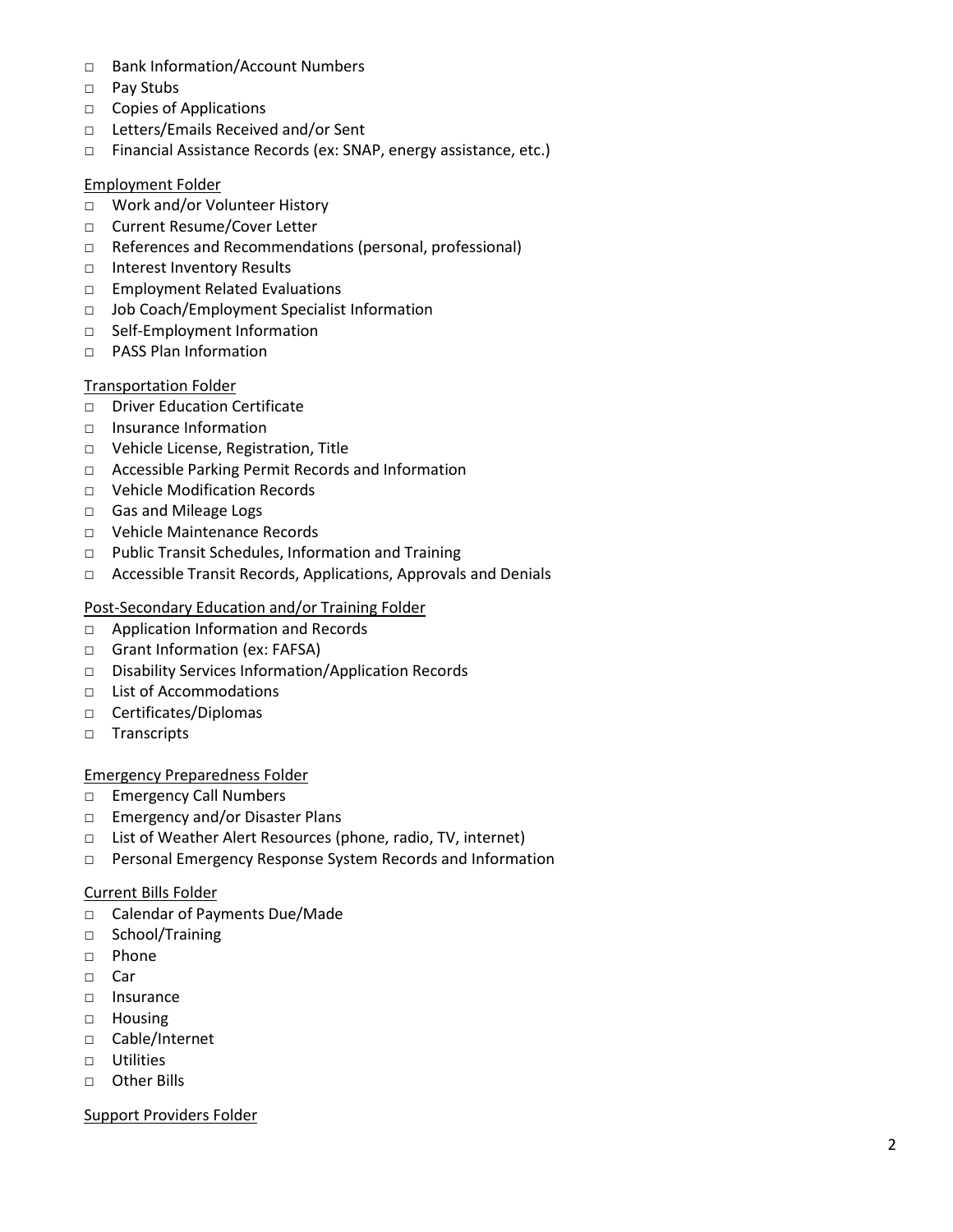- □ Independent Living Center Records and Information
- □ Family Support 360/PLANS Records and Information
- □ Community Support Provider Records and Information
- □ Other Program Records and Information

#### Social Security Folder

- □ Copy of Application
- □ Records of All Communication To/From Social Security

#### Community Folder

- □ General Information on Community and Volunteer Activities
- □ My Community and Volunteer Activity Records
- □ Library Information

#### Personal Folder

- □ Copy of Birth Certificate
- □ Copy of Photo ID (ex: driver's license, state ID)
- □ Copy of Social Security Card
- □ Family Contact Information
- □ Copies of All Cards Kept in Wallet
- □ All About Me Card

### Tax Return/Legal Papers Folder

- □ Tax Information/W-2 Forms
- □ Voter Registration Document
- □ Selective Service Registration Card (men only)
- □ Records of Power of Attorney
- □ Advance Directives
- □ Will
- □ Marriage License
- □ Guardianship/Conservatorship Records

#### Pets Folder

- □ Pet Records and Information
- □ Pet Care/Pet Training Class Records and Information
- □ Pet License and Rabies Vaccination Records
- □ Companion Animal Certification

#### Family Services Folder

- □ Childbirth and Parenting Class Records and Information
- $\Box$  Child Records and Information (birth certificate, vaccination and health records)
- □ Childcare Provider Information
- □ Birth to Age Three Records and Information
- □ Pre-School Records and Information
- □ Elementary to Grade 12 Records and Information

## *Additional Available Folder*

#### My Tribe

- □ Copy of Tribal ID
- □ Enrollment Papers
- □ Indian Health Service
- □ Native American Advocacy Program (NAAP)